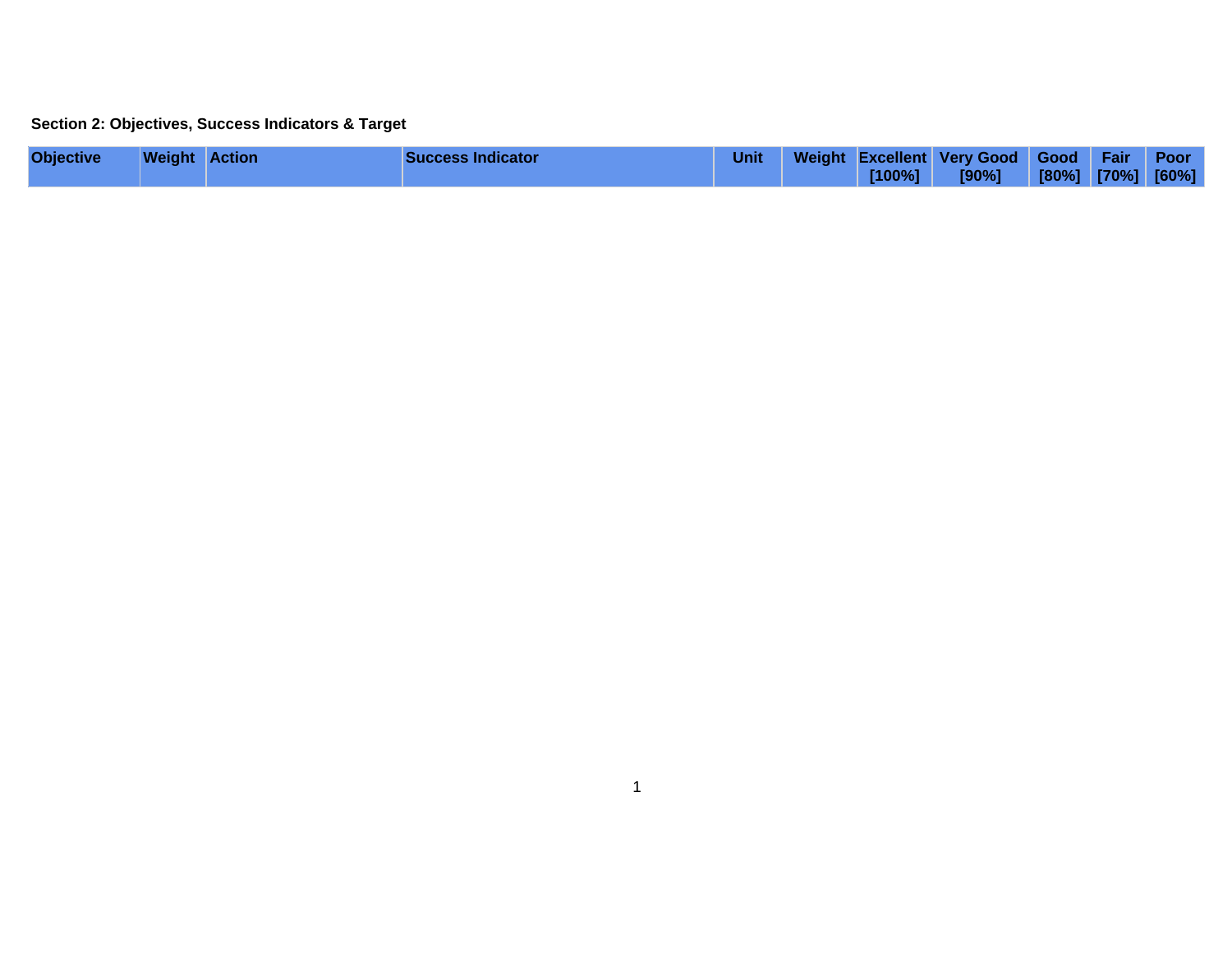|                                                 | 38 | Construction of Irrigation<br>Channel | Length of irrigation channel<br>constructed/renovated | KM    | 5  | $\overline{5}$ | $\overline{4}$ | 3     | 2              | $\mathbf{1}$ |
|-------------------------------------------------|----|---------------------------------------|-------------------------------------------------------|-------|----|----------------|----------------|-------|----------------|--------------|
| To Enhance<br>Food and<br>Nutrition<br>security |    | Improvement of Existing<br>Farm Roads | Length of Farm Road Improved                          | KM    | 13 | 60.7           | 54.63          | 48.56 | 42.49          | 36.42        |
|                                                 |    | Installation of Chain-Link<br>Fencing | Length of Chain-Link Fencing Installed                | KM    | 10 | $\overline{5}$ | $\overline{4}$ | 3     | $\overline{2}$ | $\mathbf{1}$ |
|                                                 |    | Sustainable Land<br>Development       | Area of Farm Land developed                           | Acres | 10 | 40             | 30             | 20    | 15             | 10           |